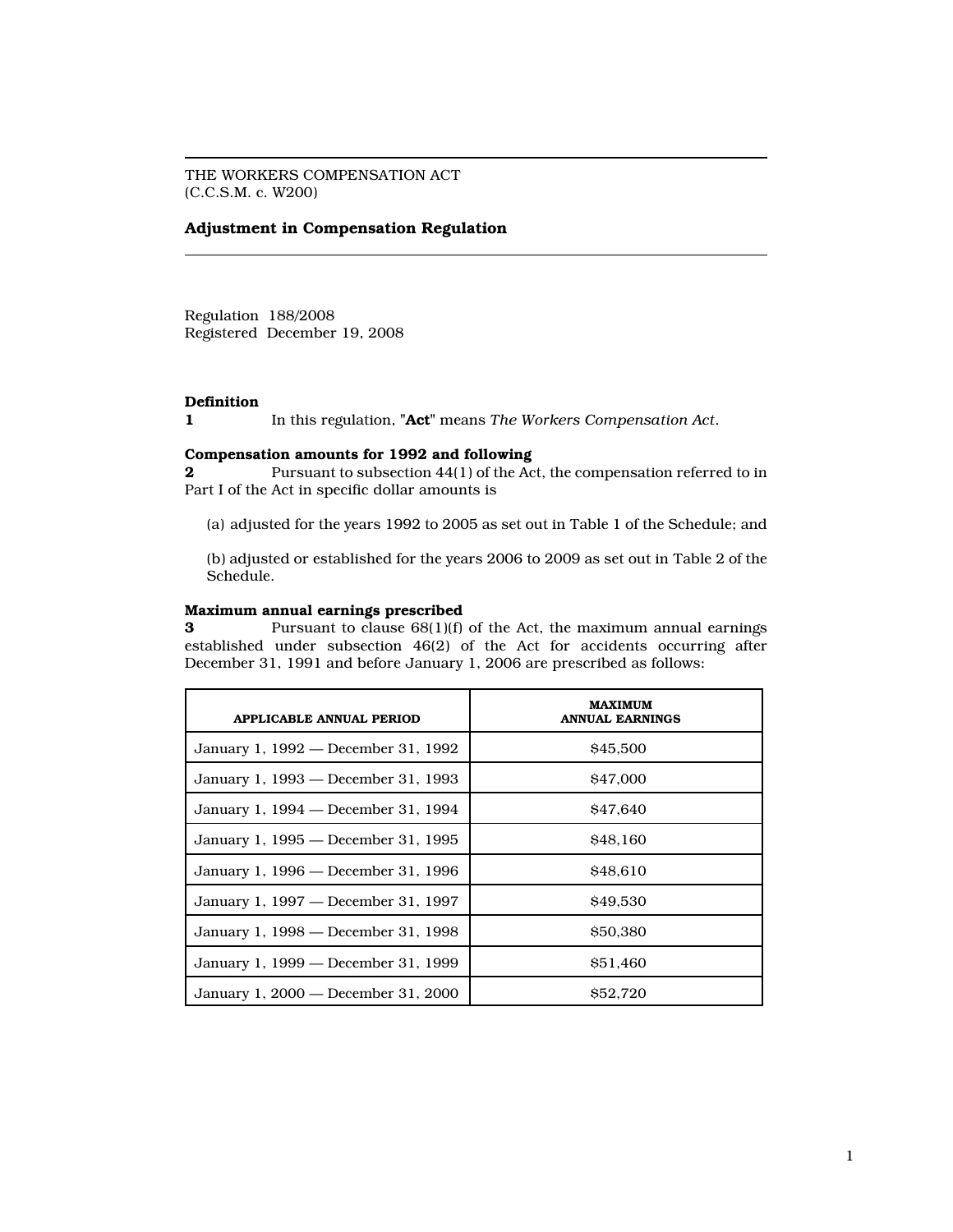| <b>APPLICABLE ANNUAL PERIOD</b>     | <b>MAXIMUM</b><br><b>ANNUAL EARNINGS</b> |
|-------------------------------------|------------------------------------------|
| January 1, 2001 — December 31, 2001 | \$53,510                                 |
| January 1, 2002 — December 31, 2002 | \$54,590                                 |
| January 1, 2003 — December 31, 2003 | \$55,620                                 |
| January 1, 2004 — December 31, 2004 | <b>S56.310</b>                           |
| January 1, 2005 — December 31, 2005 | \$58,260                                 |
| January 1, 2006 — December 31, 2006 | <b>S60.490</b>                           |
| January 1, 2007 — December 31, 2007 | \$62,050                                 |
| January 1, 2008 — December 31, 2008 | <b>S64.200</b>                           |
| January 1, 2009 — December 31, 2009 | \$66,700                                 |

### Minimum annual earnings prescribed

4 Pursuant to clause 68(1)(a) of the Act, as amended by The Workers Compensation Amendment Act, S.M. 2005, c. 17, the minimum annual earnings for accidents occurring on or after January 1, 2006 are prescribed as follows:

| APPLICABLE ANNUAL PERIOD            | <b>MAXIMUM</b><br><b>ANNUAL EARNINGS</b> |
|-------------------------------------|------------------------------------------|
| January 1, 2006 — December 31, 2006 | \$15,600                                 |
| January 1, 2007 — December 31, 2007 | \$16.640                                 |
| January 1, 2008 — December 31, 2008 | \$17,220                                 |
| January 1, 2009 — December 31, 2009 | \$18,370                                 |

# Repeal<br>5

The Adjustment in Compensation Regulation, Manitoba Regulation 160/2007, is repealed.

# **Coming into force**<br>**6(1)** This re

This regulation, except section 2, comes into force on January 1, 2009 or on registration, whichever is later.

6(2) Pursuant to subsection 44(3) of the Act, section 2 comes into force on January 1, 2009.

November 3, 2008 THE WORKERS COMPENSATION BOARD:

Tom J. Farrell Chairperson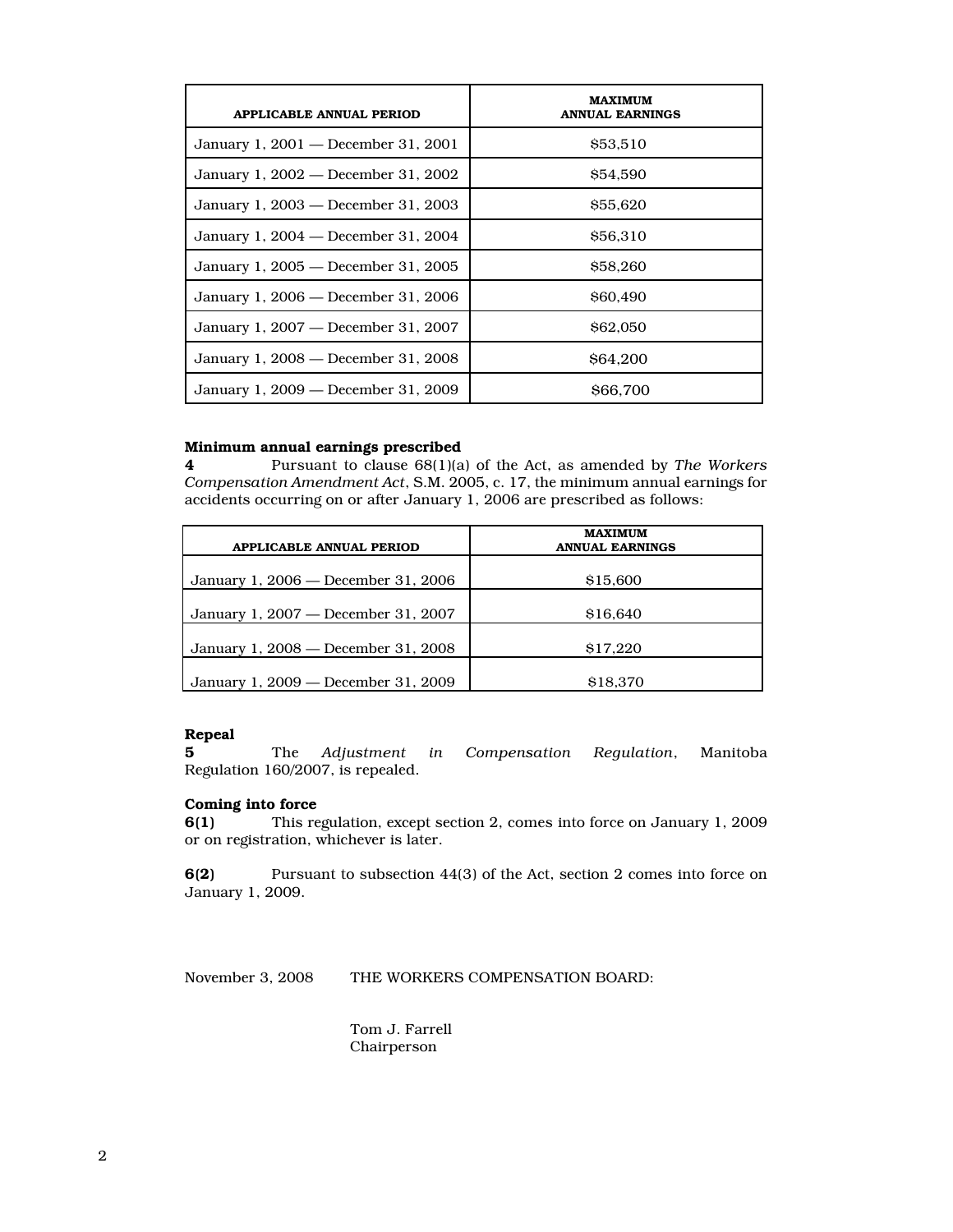#### **SCHEDULE** (section 2)

#### COMPENSATION AMOUNTS

### Legend

- 1 In Tables 1 and 2, the benefit types are as follows:
	- A Death benefit, as provided for in subsection 28(2) of the Act;
	- B Fatal lump sum payment, as provided for in subclause 29(1)(a)(i) of the Act;
	- C Child's monthly payment, as provided for in clause 29(1)(b) of the Act;
	- D Child's monthly payment (18 years or over and in school), as provided for in clause 29(1)(c) of the Act;
	- E Orphan's monthly payment, as provided for in clause 29(1)(d) of the Act;
	- F Other dependants' monthly payments, as provided for in clause 29(1)(e) of the Act;
	- G Minimum fatal lump sum payment, as provided for in subsection 29(2) of the Act, as the Act read immediately before the coming into force of The Workers Compensation Amendment Act, S.M. 2005, c. 17;
	- H Monthly limit for children, as provided for in subsection 31(1) of the Act;
	- I Monthly limit for dependants, as provided for in subsection 31(2) of the Act;
	- J Impairment lump sum payment, as provided for in clause 38(2)(a) of the Act, as the Act read immediately before the coming into force of The Workers Compensation Act, S.M. 2005, c. 17;
	- K Impairment lump sum payment, as provided for in clauses 38(2)(b) and (c) of the Act, as the Act read immediately before the coming into force of The Workers Compensation Amendment Act, S.M. 2005, c. 17;
	- L Impairment lump sum payment, less than 30%, as provided for in clause 38(2)(a) of the Act;
	- M Impairment lump sum payment, 30% or greater, as provided for in clause 38(2)(b) of the Act.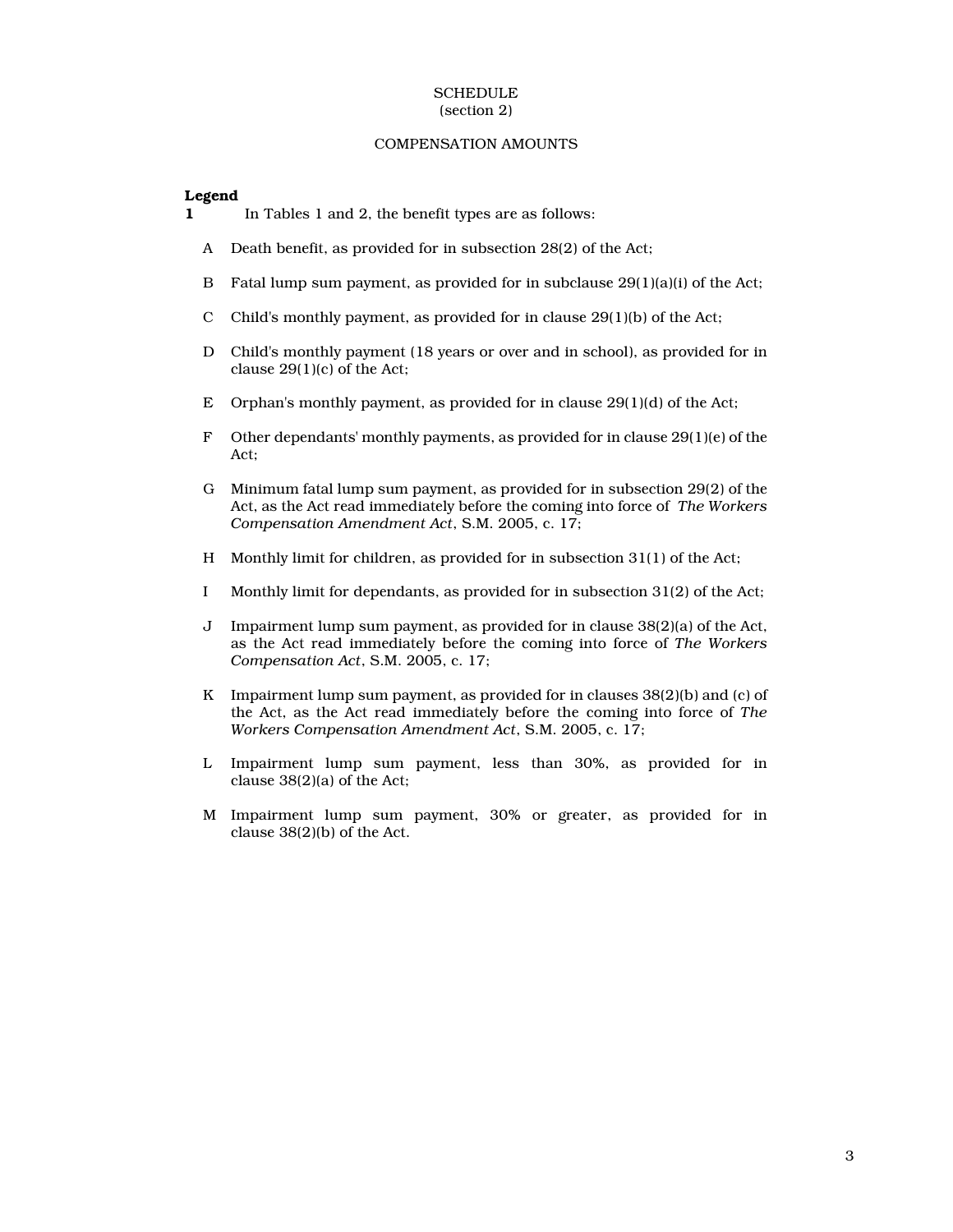| <b>Benefit</b> | $\mathbf{A}$<br><b>Type</b> | B        | $\mathbf C$ | D     | E     | F                               | ${\bf G}$ | $\bf H$ | I       | J     | $\mathbf K$ |
|----------------|-----------------------------|----------|-------------|-------|-------|---------------------------------|-----------|---------|---------|-------|-------------|
| Year           |                             |          |             |       |       |                                 |           |         |         |       |             |
| 1992           | \$5,000                     | \$45,500 | \$250       | \$250 | \$500 | \$250 (each)<br>\$1,000 (total) | \$27,500  | \$1,000 | \$2,000 | \$500 | \$1,000     |
| 1993           | 5160                        | 47000    | 260         | 260   | 520   | 260 (each)<br>1,030 (total)     | 28410     | 1030    | 2070    | 520   | 1030        |
| 1994           | 5240                        | 47640    | 260         | 260   | 520   | 260 (each)<br>1,050 (total)     | 28800     | 1050    | 2090    | 520   | 1050        |
| 1995           | 5290                        | 48160    | 260         | 260   | 530   | 260 (each)<br>1,060 (total)     | 29110     | 1060    | 2120    | 530   | 1060        |
| 1996           | 5340                        | 48610    | 270         | 270   | 530   | 270 (each)<br>1,070 (total)     | 29380     | 1070    | 2140    | 530   | 1070        |
| 1997           | 5440                        | 49530    | 270         | 270   | 540   | 270 (each)<br>1,090 (total)     | 29930     | 1090    | 2180    | 540   | 1090        |
| 1998           | 5540                        | 50380    | 280         | 280   | 550   | 280 (each)<br>1,110 (total)     | 30450     | 1110    | 2210    | 550   | 1110        |
| 1999           | 5660                        | 51460    | 280         | 280   | 570   | 280 (each)<br>1,130 (total)     | 31100     | 1130    | 2260    | 570   | 1130        |
| 2000           | 5790                        | 52720    | 290         | 290   | 580   | 290 (each)<br>$1,160$ (total)   | 31870     | 1160    | 2320    | 580   | 1160        |
| 2001           | 5880                        | 53510    | 290         | 290   | 590   | 290 (each)<br>1,180 (total)     | 32340     | 1180    | 2350    | 590   | 1180        |
| 2002           | 6000                        | 54590    | 300         | 300   | 600   | 300 (each)<br>1,200 (total)     | 32990     | 1200    | 2400    | 600   | 1200        |
| 2003           | 6110                        | 55620    | 310         | 310   | 610   | 310 (each)<br>1,220 (total)     | 33610     | 1220    | 2440    | 610   | 1220        |
| 2004           | 6190                        | 56310    | 310         | 310   | 620   | 310 (each)<br>1,240 (total)     | 34030     | 1240    | 2480    | 620   | 1240        |
| 2005           | 6400                        | 58260    | 320         | 320   | 640   | 320 (each)<br>1,280 (total)     | 35210     | 1280    | 2560    | 640   | 1280        |

## TABLE 1: COMPENSATION AMOUNTS FOR 1992 – 2005